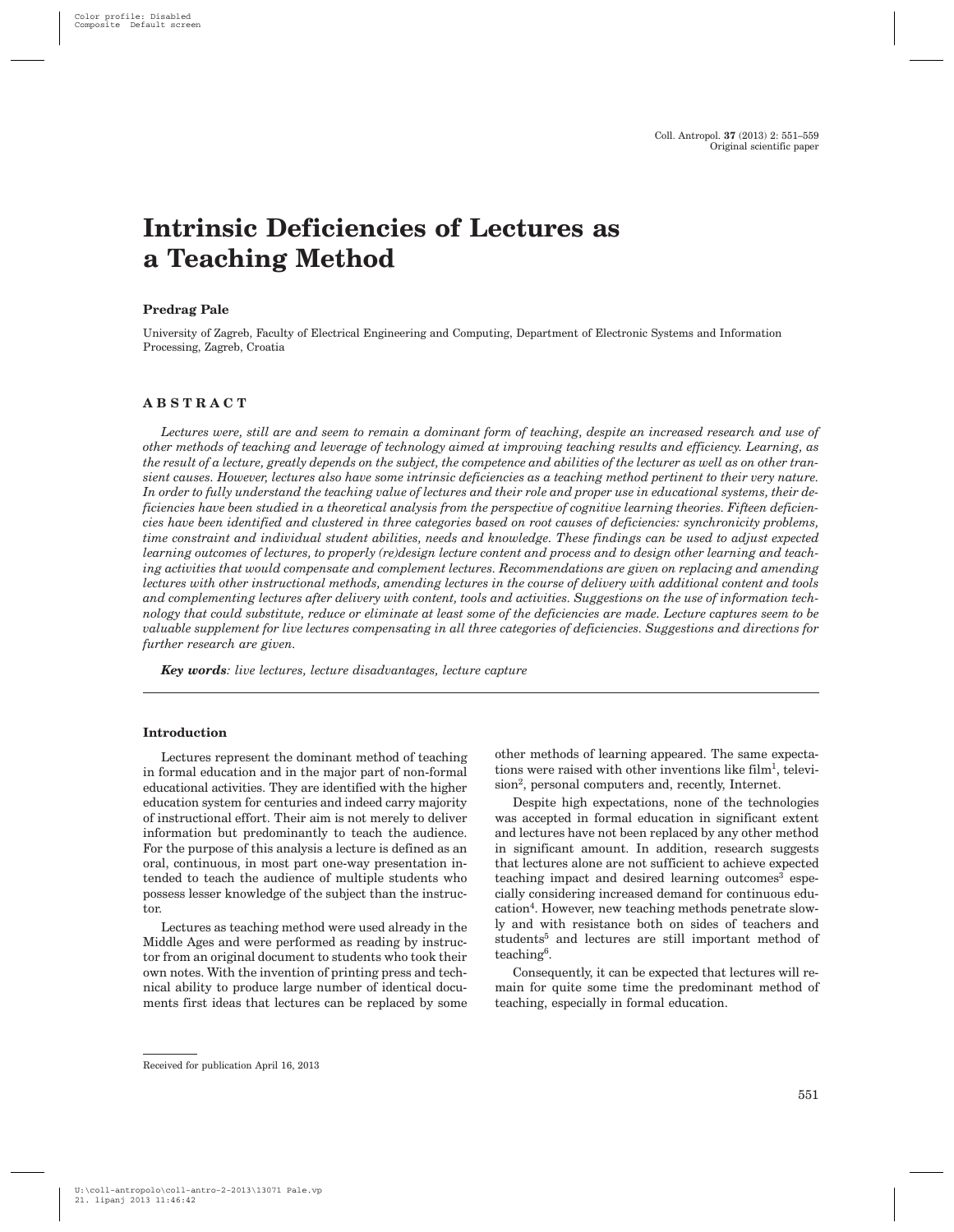**TABLE 1**

COMPARISON OF EFFECTIVENESS OF LECTURES AND OTHER TEACHING METHODS IN TRANSMITTING INFORMATION TO STUDENTS<sup>8</sup>

| Teaching method             | Lectures are<br>less effective | No significant<br>difference | Lectures are<br>more effective |
|-----------------------------|--------------------------------|------------------------------|--------------------------------|
| Personalized instructions   | 20                             | 17                           |                                |
| Discussion                  | 18                             | 54                           | 22                             |
| Reading & independent study | 10                             | 21                           | 9                              |
| Enquiry (eg projects)       | 6                              | 6                            | 3                              |
| Other (audio, TV, CAL)      | 27                             | 57                           | 20                             |

Source: Bligh: What's the use of lectures?8

| TABLE 2                                                                 |  |  |  |  |  |  |
|-------------------------------------------------------------------------|--|--|--|--|--|--|
| COMPARISON OF LECTURES AND OTHER THOUGHT PROMOTION METHODS <sup>8</sup> |  |  |  |  |  |  |

| Teaching method             | Lectures are<br>less effective | No significant<br>difference | Lectures are<br>more effective |
|-----------------------------|--------------------------------|------------------------------|--------------------------------|
| Discussion                  | 29                             |                              |                                |
| Reading & independent study |                                |                              |                                |
| Enquiry                     |                                |                              |                                |
| Other                       | 12                             | 17                           |                                |

Source: Bligh: What's the use of lectures?8

Lecture captures, the video recordings of live lectures, are gaining in popularity and are being published by leading universities worldwide. However, since they are based on live lectures they share some of their properties.

It is often assumed that the result of lecturing exclusively depends from student: his abilities and effort and that the lecturer's role is merely to deliver information. This belief is wrong and it has been shown that the quality of the learning result of a lecture substantially depends on the competence, ability and momentary performance of the lecturer<sup>7</sup>. However, lectures as an instructional tool are not a perfect mean for achieving goals they are intended for. They have some deficiencies that are independent of the subject, the lecturer and the moment. Their cause is in the very nature of a lecture, they are intrinsic to the lecture as a tool.

The research has shown that lectures are as effective as other instructional methods in transmitting information to students<sup>8</sup>, as shown in Table 1.

Furthermore, lectures are, in particular, inefficient in »promotion of thought«: teaching students to think, as shown in Table 2. In order to do so, students need to be placed in situations where they have to think on their own8.

The principal advantage of lectures is the presence of experienced, skilled, motivated teacher who will try to engage and motivate students for the subject. The opportunity to observe and provoke reactions of students as well as to assess their comprehension of the lecture enables the lecturer to adjust the direction and timing of the lecture for the purpose of achieving the maximum learning result in the audience. Such effect and result is

very difficult if not impossible to achieve with any other teaching tool. Perhaps in the future computer based tools (CBT) might be able to achieve this at least to some extent. While assessing knowledge by computers is already being used, understanding emotions and reactions of the audience is still an exclusive privilege of human beings.

In order to yield expected and required results, every educational process needs to be carefully designed and based on confirmed theoretical research of human learning experimentally verified in practice. Therefore Lectures are no exemption and need to be analyzed from the perspective of learning theories, their deficiencies have to be identified and root causes discovered. The result of such analysis could be used to properly define expected outcomes of lectures, appropriately place them in the overall educational process and adequately supplement them with other learning activities and resources. Lecture shortcomings and inadequacies could be thus avoided or compensated for.

#### *Methods*

Lectures are a teaching instrument. As such they should serve the ultimate goal of helping students to acquire new knowledge. In order to be effective, they should be aligned with the way humans learn, which is the field of study of learning theories.

There is a multitude of theories and they are usually grouped in paradigms representing different, although not necessarily opposing, views on the learning as a process. This theoretical analysis of lectures is based on cognitive learning theories.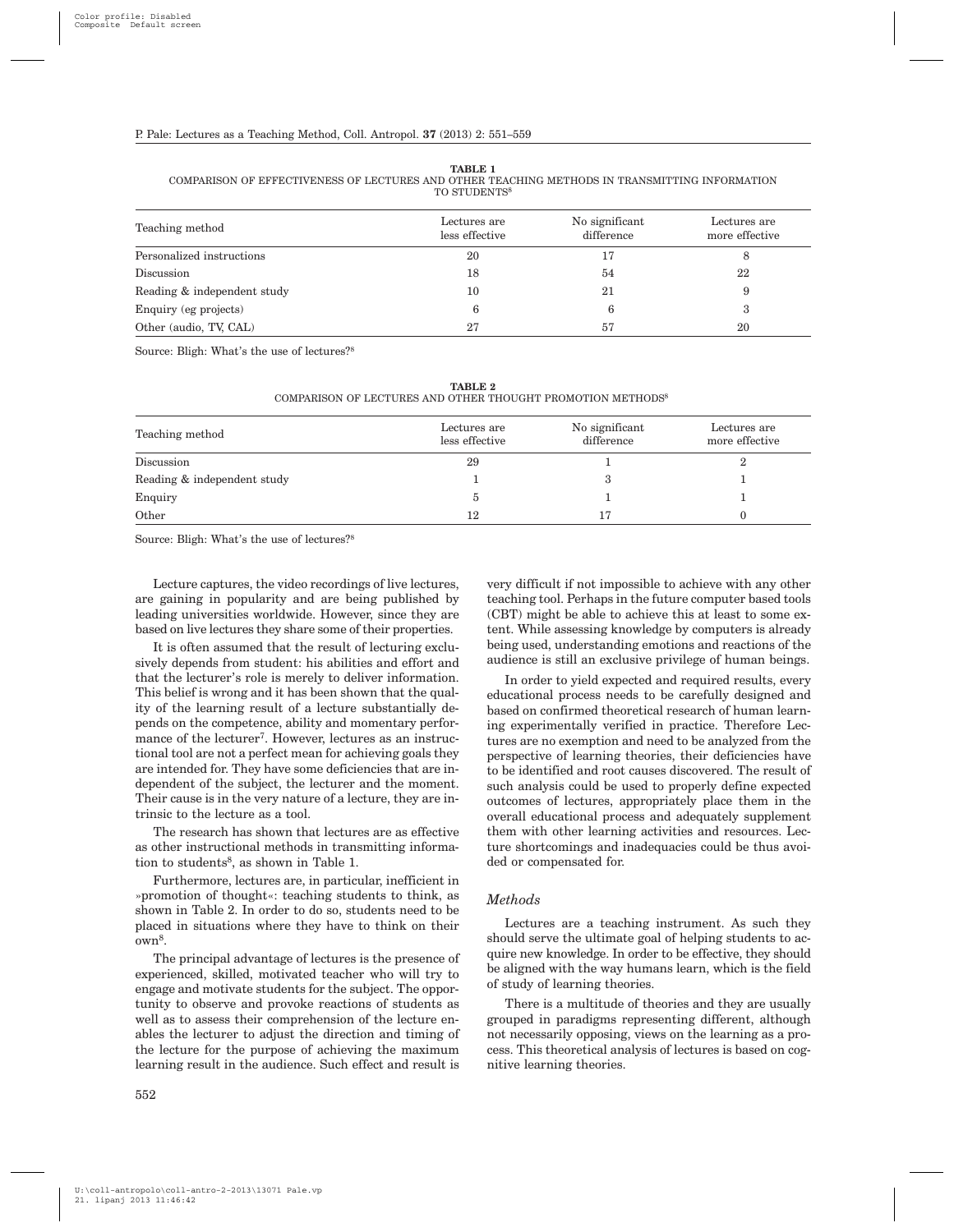Cognitive learning theories are best researched and elaborated paradigm with extensive body of knowledge well supported by experimental research.

In brief, cognitive approach to learning considers it to be an active process of acquisition of new knowledge by developing mental constructs within the framework of existing constructs (prior knowledge) or broadening them. The locus of control of the process is within the learner himself.

## **Results**

In this work, based on the related research and learning theories, lectures have been analyzed in order to determine to which extent are they in compliance with learning process as defined by theories of learning. Fifteen deficiencies that diminish or prevent learning have been identified.

#### *Student's ability and fitness to attend the lecture*

The first prerequisite that is associated with lectures is student's ability and fitness to attend. Among most frequent reasons student mention for not visiting lectures are assignments they have to complete for other subjects and conflicts with other obligations. This is clearly recognized in the literature $9-12$ .

Another factor in this group is student's physical condition. Good health is indisputable prerequisite for quality learning. Although most of the research has been conducted on animals, researchers have proved that sickness reduces ability to learn and believe that this is an intentional mechanism which along with lethargy, depression, disconcentration, sleepiness, and reduced nutrition are organism's evolved strategy facilitating the fight against illness13. Evidence has been gathered showing that even mild, chronic conditions like allergic rhinitis can significantly impair learning<sup>14</sup>.

A decade ago it was debated whether amount of sleep has any significant influence on the learning results<sup>15</sup>. Recent research has shown that young people are able to compensate to some extent the sleep deprivation so after only four hours of sleep they do not demonstrate significant difference in reproduction of what they've learned<sup>16</sup>, or if their previous knowledge is tested<sup>17</sup>. However, the results for the age groups over  $22$  are much worse<sup>18</sup> and in a research on the effects of the lack of sleep 83.6% students have reported problems following lectures<sup>19</sup>. Today there seems to be an agreement that lack of sleep results in incoordination of attention, problems in decision making, complex and creative thinking and it is believed that amount and quality of sleep are closely related with ability to learn and learning outcomes, success in school, declarative and procedural learning and that sleep affects memory consolidation, the reinforcing of internal connections in the memory<sup>20</sup>.

Final component of a student's physical condition is nutrition. Amount and type of food influence the ability to learn<sup>21</sup>. Two periods during the day are especially affected: lectures early in the morning if breakfast was omitted and lectures after lunch if it was large and caloric. Dehydration s also important as it has immediate effect on learning ability $22$ .

In addition to physical conditions, emotional state of a student also influences the learning and learning outcomes<sup>23</sup>. Contrary to old ideologies and methods of teaching that are still practiced in some educational institutions, stress negatively influences cognitive performance<sup>24</sup> and thus the ability to learn<sup>25</sup> workspace while pleasant atmosphere in the classroom facilitates learning<sup>22</sup>. Research suggests emotions to be of higher significance for learning and show that negative emotions hinder ability to learn<sup>26</sup>. Other authors consider emotion, motivation, and cognition as equal components of learning27.

Strong positive emotions may also negatively influence learning results. Thus it is advised that moderate positive emotions are optimal for learning28.

The lecturer can to some extent try to create an emotionally positive atmosphere during the lecture. However, a person's emotional state is the result of complex interactions of many internal and external factors over which the lecturer has little or no influence. For example, worries, threat and insecurity, but also being in love, being struck by luck or avoiding a fatal accident strongly influence student's ability to learn yet lecturer can hardly diminish their effect. It can be summarized that there is sufficient research evidence that for optimal learning the learner has to be in good health, well rested, not hungry and not thirsty in a pleasant environment void of stress and frustration. These requirements are general and valid for any type of learning. However, they are specifically pertinent to lectures since lectures are a synchronous, scheduled event and students have only limited influence to try to achieve physical, mental and emotional fitness for and during the event.

The practical problem is that, even if a student would take all possible measures to achieve it, like athletes do for their competitions, it is very difficult to provide and achieve ideal fulfillment of those conditions for every lecture a student attends.

In addition, the environment also influences the ability to learn and in traditional lectures students and teachers have little influence over temperature, humidity, freshness of air, noise levels etc. which can have significant impact to learning ability and achievement<sup>29</sup>.

## *Lecturer's fitness*

Further requirement is that the very same conditions apply to the lecturer as well. In addition, a lecturer's role is to motivate students. For this to be accomplished the lecturer must possess certain personal characteristics<sup>30,31</sup> enthusiasm being among the most important<sup>28</sup>. The problem is that it is very difficult if not impossible for a lecturer to be fit to perform in every moment of every lecture.

Again, the root cause of this problem is, like with students, in the fact that lecturer cannot adjust the timing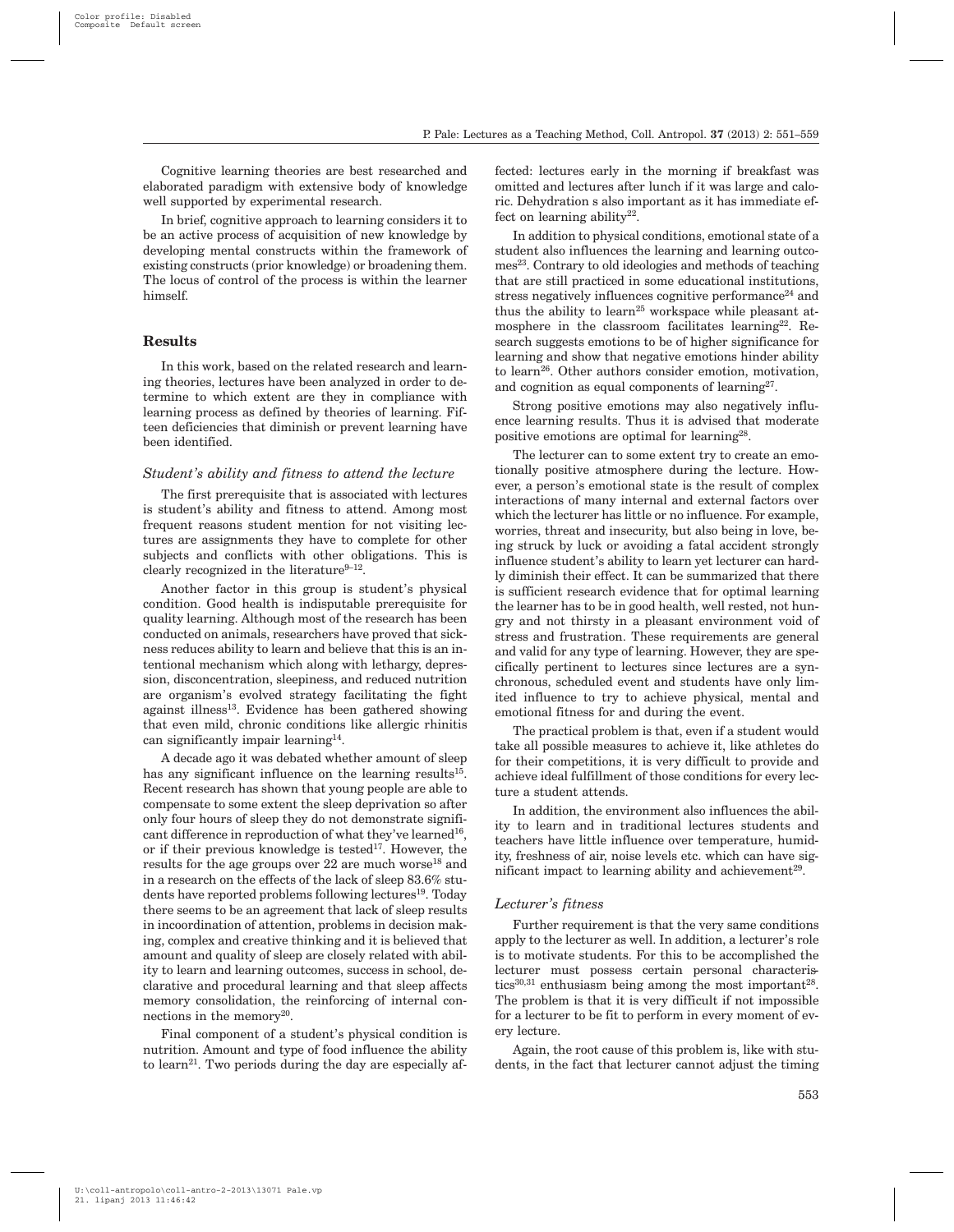of his lecture to his own fitness, abilities and needs, but rather it has to be vice versa.

## *Scalability*

Ability of the lecturer to adjust the course and timing of the lecture as well as to give accents and elaborations and to leverage the opportunity for interaction with students is not the same if the audience consists of a dozen of students or of hundreds which is often the case at universities. Research suggests that small group learning is more effective in promoting both greater academic achievement and more favorable attitudes toward learning<sup>32,33</sup>.

One of the main advantages of live lectures is interaction with audience, answering their questions. However, the number of questions that can be answered in one lecture depend on quantity of content and available time. So, the ability of a student to use advantage of live lecture by asking questions is significantly reduced in larger audiences.

Thus, lectures are not scalable. Advantages of the lecture as instructional method significantly diminishes as the audience grows, because individual differences among students knowledge, abilities and needs grow while lecturer's ability to interact with all of them reduces.

#### *Time for processing acquired information*

Working memory (WM) has limited capacity<sup>34</sup> and learning happens when data in working memory are consciously processed and transferred to long term memory (LTM)35. Thus, crucial requirement on lecture is not to overload WM and to give students sufficient time for deep-level processing of received information<sup>36,37</sup>. Based on empirical results38–40 some authors suggest to make a pause after every  $15$  to  $20$  minutes of a lecture<sup>41</sup>, while others promote 10 minutes of discussion among students after 20 minutes of lecture allowing »buffers to unload«42. Experiments with memorization of unrelated terms concluded that most information is lost in the first six seconds after it is presented, an effect sometimes called »trace decay«43. However, it was later found that forgetting is contributed even more by interference<sup>44</sup>. Thus, merely making a pause is not sufficient, rather new information needs to be processed and converted into a schema stored in LTM. It can be concluded that lecture should not be continuous (over periods longer than 20 minutes) but rather in short segments of information delivery interleaved with pauses for student's individual thinking and reexamining, possibly combined with discussion with other students. In a lecture there is not enough time to systematically provide all this. It could be made, but the volume of subject covered and delivered had to be multifold reduced.

#### *Individual abilities and needs*

The new information to be remembered and understood often needs to be (re)delivered several times, the number highly depending on student's individual learning style<sup>45,46</sup>, concentration, previous knowledge<sup>47</sup> and cognitive capacity in general48. Some students need addi-

tional information or explanations. Some students need to receive information in several different ways, possibly delivered by different lecturers. Limited available time for a lecture does not accommodate these needs.

Finally, people prefer different learning styles $49,50$ . There has been extensive research on learning styles which resulted in multitude of theories<sup>51,52</sup>. One important aspect regarding lectures is that some people learn by reading and others by listening. This has a direct consequence on the recommendations how to construct and perform effective lecture. However, in addition, some people learn by writing or by talking<sup>53</sup>. While writing notes is accepted and even required in many educational institutions, research has proven that one can write and actively listen in the same time only if the spoken and written words are the same<sup>54</sup>. If they are different, one can pay conscious attention to only one of those processes55. It can be concluded that a student cannot truly pay attention to the lecturer while writing notes<sup>56 according</sup> to 57. In practice this means that student's shouldn't be required to write anything except their own thoughts. Textual handouts roughly corresponding to lecturer's spoken text could therefore be of much use to them. They should also be provided with sufficient time (lecturer's silence) to write their own remarks. As of those who need to speak or repeat and paraphrase lecturer's words in order to learn, lectures are quite inappropriate for they neither provide time to do that nor audience to listen to it. Besides any such activity by one student would disturb learning of all others in the audience.

#### *Prior knowledge*

In order to acquire new knowledge, the existing knowledge is the crucial foundation according to several authors and substantive research. This has been recognized in most cognitive learning theories including Ausubel's assimilation theory<sup>57,58</sup> and cognitive load theory<sup>59</sup>. Researchers agree that learning cannot take place if the learner does not possess »building blocks« i.e. prior knowledge.

Although curricula as a rule define prerequisites and examinations should warrant that all students in a class do have the required minimum of prior knowledge, in practice this is true in very coarse sense in the best case. Besides failing to align students in refinements of a subject, individual differences come stronger with age and maturity differences, language mastery and person's own culture. They all play significant role in the process of learning and they can significantly differ within an audience.

The main issue is that, in general, prior to being exposed to new information and knowledge, students do not know in greater detail what prior knowledge they should posses and do not have means to verify whether they do have it.

The lecturer has no efficient means to recognize that an individual or a group in the audience is missing a significant prior knowledge and even if he did, has no time to fill it in. For the same reason, even if a student would recognize his deficiency, it could not be patched up during the lecture.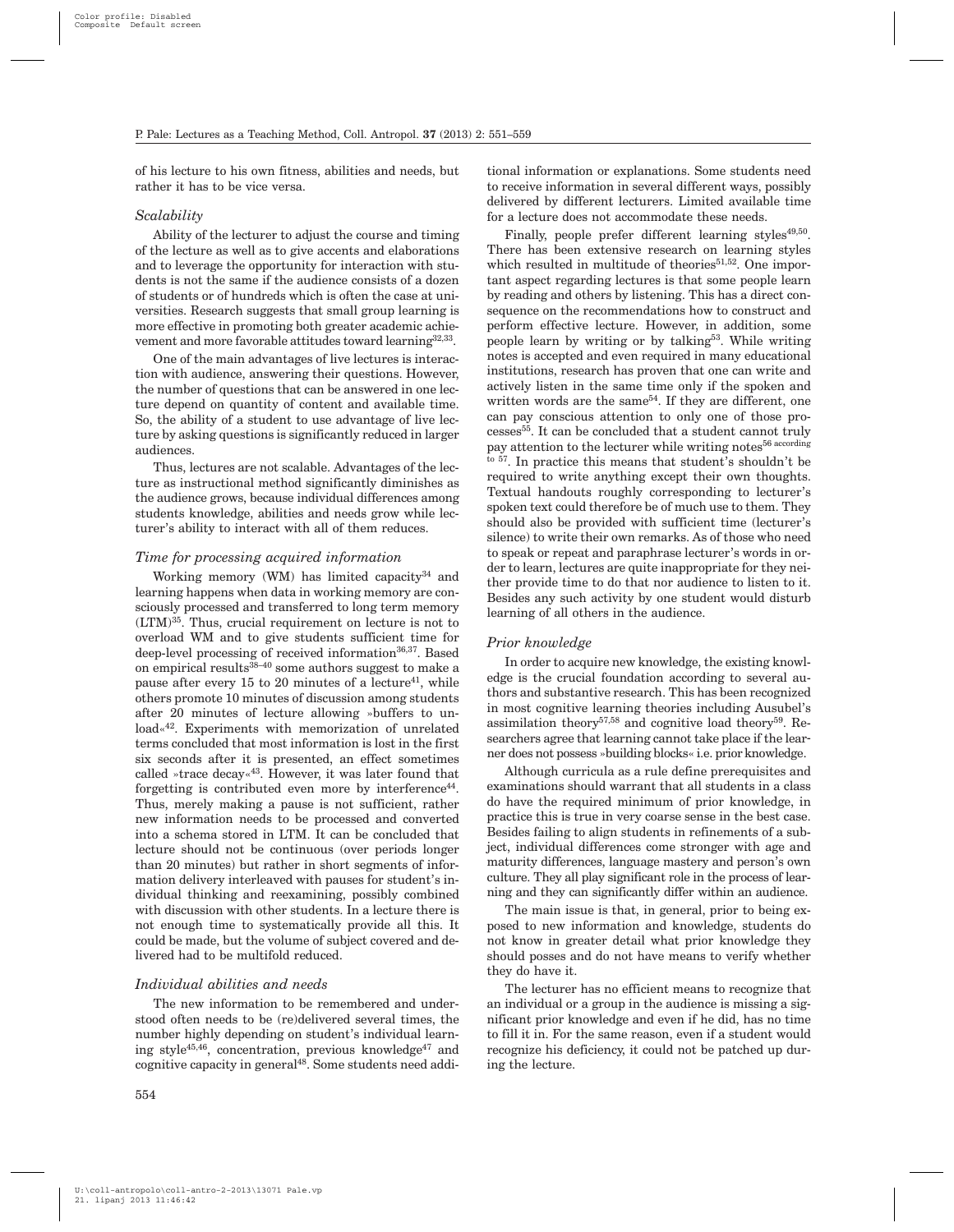## *Reinforcement*

New information becomes knowledge when it is consciously combined with existing knowledge, comprehended and converted in automated schemata and stored in the LTM<sup>60</sup>. Knowledge can then be activated and used unconsciously and automatically. In order to achieve this, extensive practice of new knowledge application is required. The greater extent of practice results in higher automation which in turn reduces WM load during acquisition of next new knowledge. Otherwise WM will be partially occupied processing recently acquired knowledge thus reducing capacity to comprehend the newest one being taught.

There is no point in continuing learning until present content is not fully acquired. Student should have a mean to verify this on his/her own.

A typical lecture teaches more than only one new concept. When this happens in short temporal proximity both retroactive and proactive interference hinder the learning process either by the old knowledge preventing to acquire the new one or by the new one corrupting already acquired knowledge<sup>8</sup>. It has been shown that this effect is stronger if old and new content are similar $61$ . Therefore researchers suggest taking pauses and going back to recently acquired knowledge, practicing it (again) and comparing to the new (similar) content. This again would call for reiterating parts of lectures already presented and require much more time than available in lecture.

#### *Lecture interactivity*

The main advantage of the lecture as teaching instrument is supposed to be the ability to interact with the lecturer. However, this requires sufficient time, not only for all questions and answers but also it requires additional time (»silence«) allowing a student to formulate the question and later to process the answer $62,63$ .

Similarly, discussion among students is another important property of a live lecture  $42,43$  but it also requires significant time during and after the lecture.

## *Lecture benefits*

So far drawbacks and insufficiencies have been identified. However, it is equally important to identify true, argumented benefits of lectures and their advantages over other instructional methods.

Lectures above all should provide a structure and guidance in acquiring new information and transforming it into one's knowledge. Unlike unsupervised reading, including free use of abundant resources found on Internet, lectures, similarly to reading a dedicated textbook, can provide condensed, optimized process of knowledge acquisition. It is timed and guided. Classical printed or digitized textbooks, however, provide unimodal information: written text sometimes amended with visual information: static pictures and drawings. Lectures have the ability to provide multimodal information: both written text and visual information as well as spoken words and sounds. If carefully designed and performed in accordance of accepted theories like Cognitive theory of multimedia learning64 lectures deliver multimodal information and instruction. Actually, if combined with moving pictures, live experiments and lecturer's choreography: movements of body and hand and face gestures, lectures leverage all student's senses and simultaneous processing thus synergizing brain's potentials and achieving even higher level of acquisition, comprehension, creating of meaning and cognition.

The only other instructional tool that can compete with lectures in that respect are video documentaries. Carefully designed and produced by experienced educators and film makers, video documentaries can achieve all mentioned benefits. In addition, since they can be improved, redesigned and perfected they do not suffer from lecturer's personal transitional weaknesses possible within a single lecture. Video documentaries retain their quality over time and repeated utilization, something even the best lecturers cannot provide over the series of same lectures. Besides, video is immortal. Financially, once produced, there is no variable expense to the use of video, especially when distributed over the Internet.

Live lectures of good lecturers have additional benefit influencing directly student's engagement in knowledge acquisition process: enthusiasm of the lecturer, her emotions, passion and energy can significantly heighten student's active participation. Passiveness of students is the mayor obstacle in learning and is frequently present in unsupervised reading or attending lectures $65$ .

It was stressed earlier how important is existing student's knowledge in the process of cognition, as well as detailed explanations, repetitions and examples. Live lecture has the benefit of giving immediate feedback to the lecturer about the comprehension of students, even if non-verbal. According to audience's verbal and non-verbal communication the lecturer can modify planned direction of lecture in order to provide what majority of audience requires in the present moment including turning the lecture into a live discussion or some other instructional form more suitable for achieving instructional goals.

Such fulfillment of student's needs can only be outperformed by a personal teacher. Personal teacher, if well educated, experienced, motivated and devoted to the student is among the best instructional instruments. The problem is that it is not scalable and thus is not widely available to the mankind.

#### *Summary of lecture deficiencies*

The theoretical analysis performed in this work, based on accepted theories of learning backed up by related experimental research has identified a number of deficiencies of lectures as a teaching method. They are:

- 1. the necessity for student to have time and be able to be physically present at the certain place in a certain moment
- 2. physical, mental and/or emotional unfitness of the student at the time of the scheduled lecture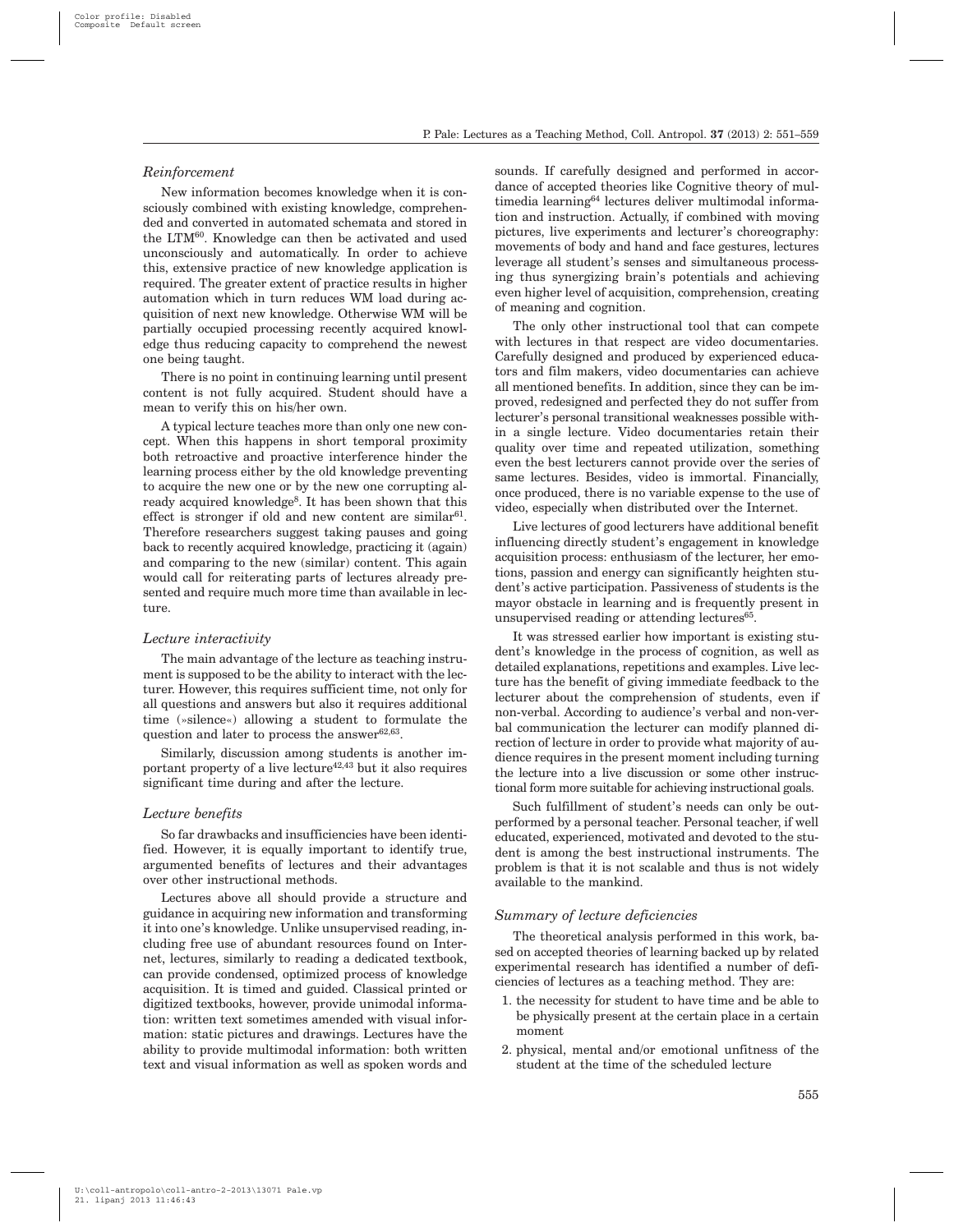- 3. physical, mental and/or emotional unfitness of the lecturer at the time of the scheduled lecture
- 4. insufficient time for the student to think and rethink about the presented information
- 5. insufficient time for the student to formulate a question on time
- 6. insufficient time for all students to pose their question and for teacher to answer them all
- 7. insufficient time for the student to reinforce new knowledge by analyzing multiple examples and solving assignments
- 8. insufficient time for the lecturer to redeliver knowledge when required by cognitive process of a student and to do it in different forms
- 9. insufficient time for the student to write notes
- 10. uncertainty of students about prerequisite knowledge and inability to objectively test their prior knowledge
- 11. insufficient time for the student to patch up his prerequisite knowledge gaps during the lecture
- 12. inability of students to objectively verify if they really acquired new knowledge
- 13. insufficient time for students to pose questions to the lecturer, to discuss with lecturer and peers and to use networking
- 14. intimidation of the student to discuss and use networking
- 15. impossibility for students to talk during the lecture if they need to talk in order to learn

It is useful to group them by their main cause in order to provide insight in directions of possible solutions. Three major groups are proposed: synchronicity, time constraint and students' individual differences.

## *Synchronicity*

The need for all students and the lecturer to be present physically at the same place in the same time is the root cause of problems related to participants' physical, mental and emotional readiness for learning (and teaching).

Spatial synchronicity can be overcome by some form of telepresence to the expense of losing face to face communication in much the same way as watching a TV broadcast of a concert or theatrical play is not the same as »being there« with the difference that telepresence allows for feedback.

Temporal synchronicity can only be overcome by a recording of a lecture. It can be recorded at a time when the lecturer is able to deliver her top performance and consumed by a student when she is at the top of her learning performance. The drawback is the same as for the telepresence void of the ability to receive feedback, in both directions.

#### *Time constraints*

Limited duration of a lecture neither allows students to think and rethink about what has been presented nor lecturer to repeat important parts or present them in several different ways in order to accommodate different individual student's learning styles.

It also prevents students from giving their feedback to the lecturer and formulating and asking questions as well as the lecturer to answer all of them and in detail

During lectures this can be overcome only by significantly reducing the delivery plan of the lecture, in order to provide ample time for interaction. However, the bigger the audience, the more time is required, although the increase is less than linear since many questions repeat among students.

A possible solution could be recorded lectures since they provide the student with all the time she needs. The student can play, stop, replay and seek through the recording according to her needs and at her own tempo.

### *Students' individual differences*

Differences in prior knowledge of students in the audience cannot be dealt with during the lecture. It is impossible to create sufficient time to accommodate this. There should be clear instructions to students what the prerequisites are, ample learning materials for students to acquire them on their own and ability to objectively verify their own knowledge, possibly in the form of a computer based test.

During the lecture, even if students had additional learning materials at their disposal, if they would use them they wouldn't be able to pay attention to the lecturer in the same time. However, it might be useful to provide students with information about terminology and other possibly missing knowledge, which could be consumed in a few seconds. Although missing a bit from the lecture students would fill the gap in their knowledge which would otherwise create unwanted cognitive load.

For larger gaps lecture captures (recordings of lectures) could be the solution since they can be paused until required knowledge is gained.

Well designed and performed lecture would be multimodal. The lecturer would deliver information using written and spoken words, drawings and photographs, moving pictures, visualizations and simulations. She would use her passion and body language to reinforce the key messages and direct students' attention.

No lecturer is perfect for every learning style. Students rarely have opportunity to choose the lecturer who suites them best. Recording lectures of different lecturers on the same topic would provide students with the ability to do so.

## **Discussion**

In order to achieve desired learning outcomes form teaching activities, the role and expected learning out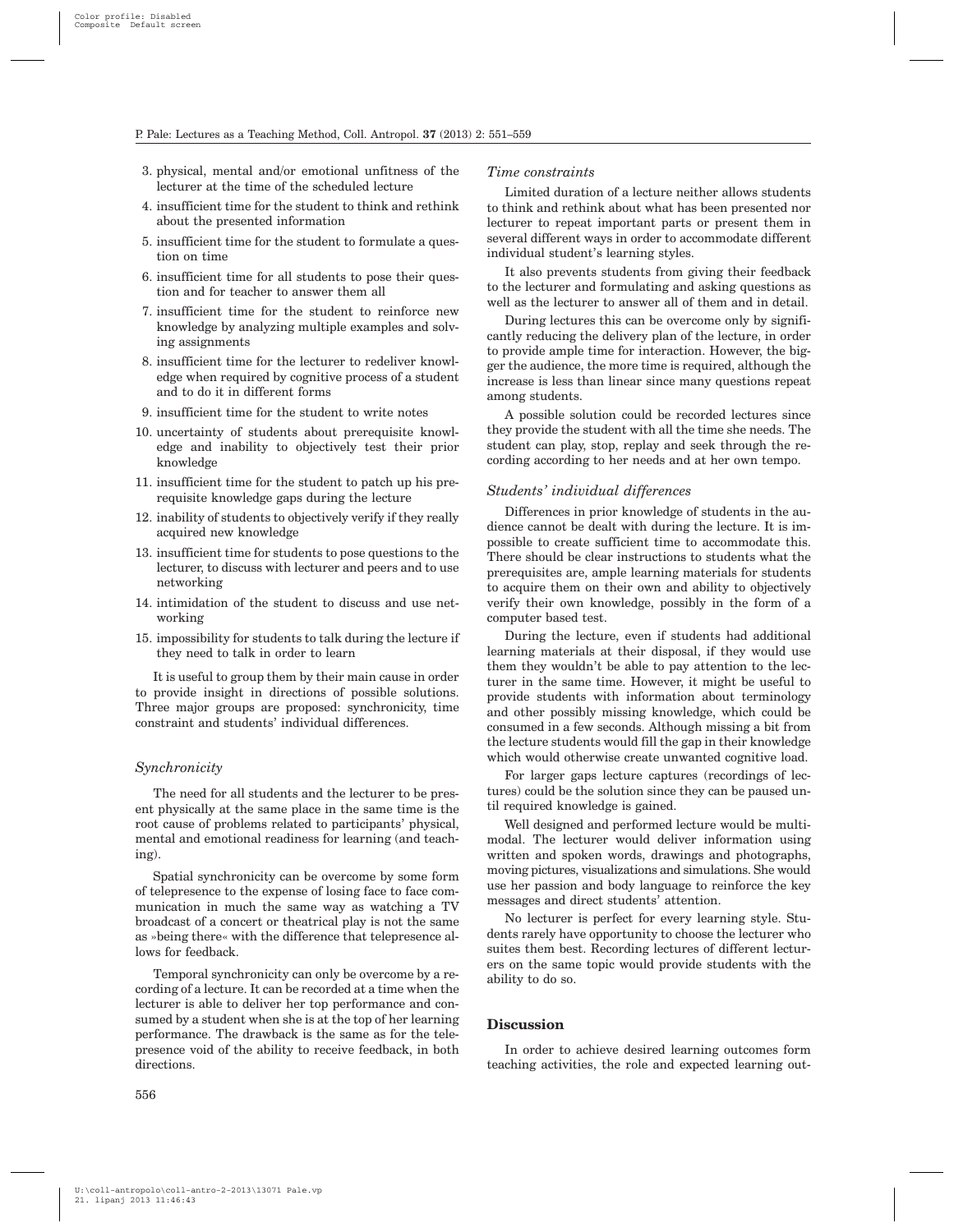comes from lectures need to be defined and their deficiencies identified and be compensated for. There are three ways o do that. Lectures can be replaced by other instructional methods for achieving some specific goals. They can be amended with other instructional methods to fully accomplish some other goals. They can also be amended with content, tools and methods within the lecture as well as after the lecture in order to fortify their abilities or compensate deficiencies.

## *Replacing lectures with other instructional methods*

Discussions, group learning, individual unsupervised and supervised learning, programmed learning and research can and should be used instead of lectures when critical thinking, creativity and teamwork are the main goals of learning as well as when individual differences among students are too big for lecturers to overcome them8.

## *Amending lectures with other methods*

If lectures are used, it is important to amend them with other methods in order to achieve specific results for which lectures are not suitable. Transfer and automation of knowledge require solving problems and exercising which can only be accomplished with auditory exercises and laboratory work, individual assignments and (research) projects.

It is crucial to perform precise synchronization among all those activities since otherwise their meaning is missed, potential unused and they cannot yield expected results.

#### *Assisting lectures in the course of delivery*

In order to keep students' attention on the lecturer, all measures should be taken to liberate students from transcribing lecturer's words and copying from the blackboard. This requirement clearly comes from cognitive load theory and related research. This problem could be overcome if all materials would be available beforehand to students and in printed or digital form, including preparations for the lecture, presentation materials if used, scripts and lecture notes. Thus the only note taking on the students' part would be of their own thoughts. Leverage of information and communication technology (ICT) makes it possible for the lecturer to make the last minute changes to any material dispatched to students, immediate corrections when necessary and practically free dissemination of content. In addition, students can browse, search, copy, delete and recombine content in order to customize it to their own needs much faster, easier and cheaper than ever before. Students can also immediately and limitlessly exchange their notes and comments on lectures and subjects in general. In addition, community of students is no longer limited to the local group, but is extended both to students at other schools and previous students of the same subject. As a consequence, reinforcement and transfer of knowledge would be fostered as well as group work, networking and communication skills.

In the delivery of the lecture, the lecturer should foster multimodal learning by using multimedia: pictures, graphs and videos, computer visualizations and simulations, live demonstrations and any other mean that could help students to comprehend what is being presented. Again, leverage of ICT can deliver multimodal content in novel ways compatible with learning theories.

Printed questions and answers available to students during the lecture would help students verify whether they really understand. Frequently asked questions and answers would relieve students from the feeling that they are missing something while saving lecturer's time by keeping her on the main course of the lecture. They might also encourage students to ask questions not listed.

Finally, adjusting the course of the lecture to audience's abilities and current state of mind is the most important feature of the lecture so usage of audience response systems (for example »crickets« or mobile phones) by lecturers to quickly gather the feedback from the whole audience should be embraced and encouraged.

## *Complementing lectures after the delivery*

After a lecture has been successfully delivered, it should be complemented with consultations by the lecturer either in a live session, by e-mail or in a virtual forum.

Student discussion should be encouraged, possibly asynchronously via an Internet based virtual forum.

In situations immediacy, adjustability and omnipresence offered by asynchronous communications based on personal computers, mobile phones and Internet broaden the concept of the classroom and university.

Finally, the video recording of the lecture is the only way to overcome synchronicity problems and time constrains which cannot be solved within the framework of live lectures. The value of video recordings is not only as a substitute for missed lectures but in the ability to review parts of lectures as many times as necessary for a student to fully understand what is being said. Even further, a student can search for a recording which presents the same content but in a different way, more suitable to student's own learning style or existing knowledge.

In order to leverage the full potential of video recordings they could be freely navigable and enriched with lecture notes, links, quizzes, FAQs, student notes and other resources. This additional content should be contextually interlinked and synchronized with video.

#### **Conclusions**

Both, accepted theories of learning and experiential evidence indicate that traditional lectures should be complemented in order to deliver the desired learning outcomes. The findings of this analysis can be used to adjust expected learning outcomes of lectures, to properly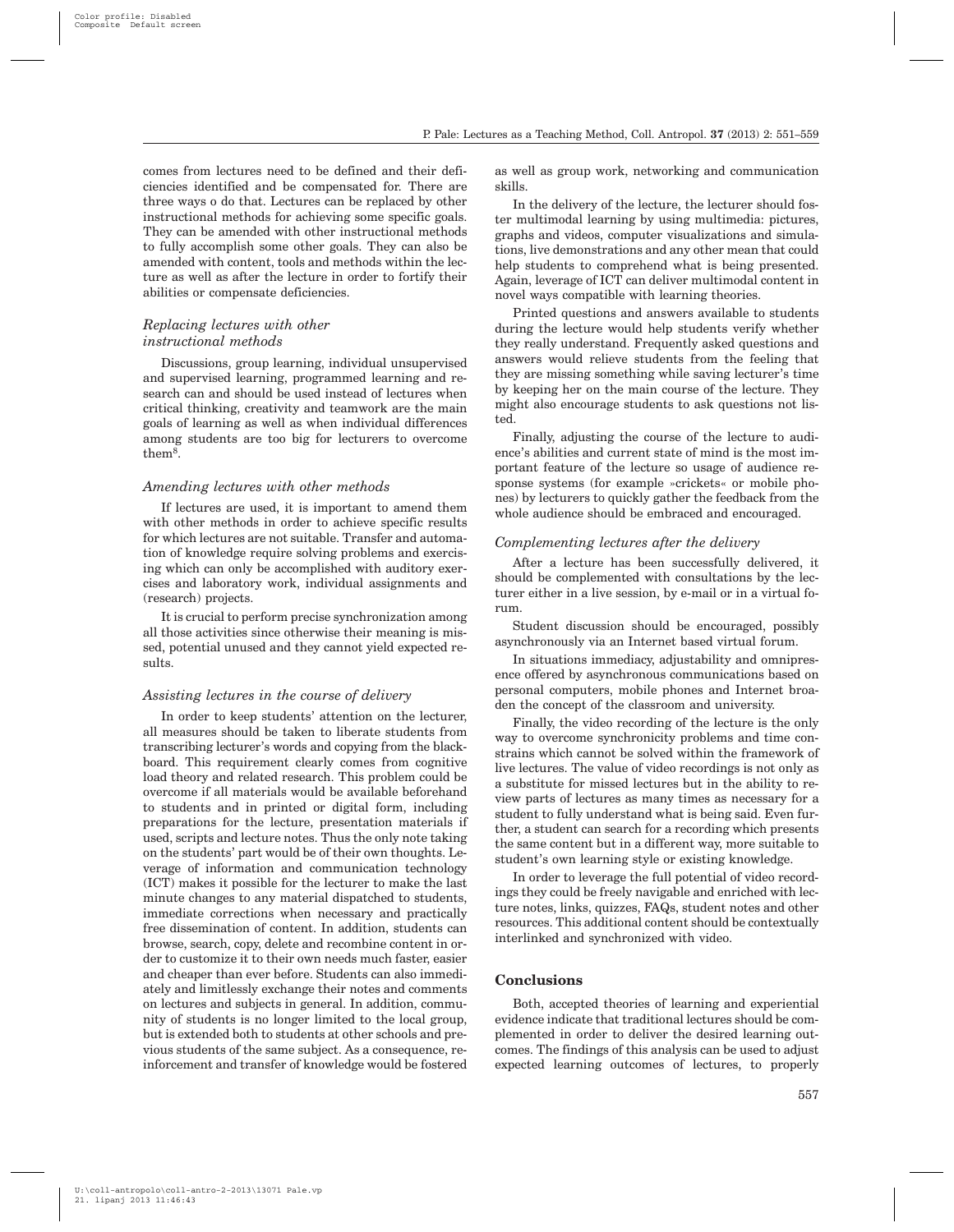(re)design lecture content and process, to help in selecting the audience and define prerequisites for lecture attendance as well as to design other learning and teaching activities that would compensate and complement lectures. Intuitively and empirically it is expected that proper use of information technology could substitute, reduce or eliminate at least some of the deficiencies which calls for further research. The findings give argu-

# **REFERENCES**

1. SAETTLER LP, A history of instructional technology (McGraww- -Hill, USA, 1967). — 2. SCHLOSSER C, Distance education: what the literature says works. In: Proceedings (Frontiers in Education Conference, USA, 1996). — 3. RENDIC-MIOCEVIC I, PETRANOVIC D, VOJNIKO-VIC B, Coll Antropol, 26 (2002) 351. — 4. KNEZ R, PRPIC I, NIKSIC M, SKARPA-PRPIC I, Coll Antropol, 28 (2004) 891. — 5. MIMICA M, Coll Antropol, 34 (2010) 11. - 6. JANKOVIC S, MIHANOVIC F, SIMUNOVIC V, Coll Antropol, 34 (2010) 1481. — 7. RAMSDEN P, Learning to Teach in Higher Education, (RoutledgeFalmer, New York, 2003). — 8. BLIGH DA, What's the use of lectures? (Intellect Books, San Francisco, 1998). — 9. GHENGHESH P, NAKHLA NL, Theory and Practice in Language Studies, 1 (2011) 8. DOI: 10.4304/tpls.1.1.8-15. - 10. MASSINGHAM P, HERRINGTON T, Journal of University Teaching and Learning Practice, 3 (2006) 82. — 11. MENZ RI, DA SILVA KB, HUNTER N, Are science students' missing classes for the reasons we think? In: Proceedings (Assessment in Science Teaching and Learning Symposium, Sydney, 2008). — 12. TOKCAN H, Procedia Soc Behav Sci, 1 (2009) 37. DOI: 10. 1016/j.sbspro.2009.01.010. — 13. DANTZER R, Brain Behav Immun, 15 (2001) 7. DOI: 10.1006/brbi.2000.0613. — 14. SIMONS FER, Allergy Asthma Proc, 17 (1996) 185. DOI: 10.2500/108854196778996895. — 15. STICKGOLD R, WALKER MP, Sleep, 28 (2005) 1225. — 16. KOPASZ M, LOESSL B, VALERIUS G, KOENIG E, MATTHAEAS N, HORNYAK M, KLOEPFER C, NISSEN C, RIEMANN D, VODERHOLZER U, J Sleep Res, 19 (2010) 71. DOI: 10.1111/j.1365-2869.2009.00742.x. — 17. PACE- -SCHOTT EF, HUTCHERSON CA, BEMPORAD B, MORGAN A, KU-MAR A, HOBSON JA, STICKGOLD R, Behav Sleep Med, 7 (2009) 136. DOI: 10.1080/15402000902976671. — 18. TUCKER AM, WHITNEY P, BELENKY G, HINSON JM, VAN DONGEN HPA, Sleep, 33 (2010) 47. — 19. NOLAND H, PRICE JH, DAKE J, TELLJOHANN SK, J Sch Health, 79 (2009) 224. DOI: 10.1111/j.1746-1561.2009.00402.x. — 20. CURCIO G, FERRARA M, DE GENNARO L, Sleep Med Rev, 10 (2006) 323. DOI: 10. 1016/j.smrv.2005.11.001. — 21. LEIGH GIBSON E, GREEN MW, Nutr Res Rev, 15 (2002) 169. — 22. ERLAUER L, The Brain-Compatible Classroom: Using What We Know about Learning To Improve Teaching (Association for Supervision and Curriculum Development, USA, 2003). — 23. PEKRUN R, Educ Psychol Rev, 18 (2006) 315. — 24. PRANJIC N, NUH-BEGOVIC S, BREKALO-LAZAREVIC S, KURTIC A, Coll Antropol, 36 (2012) 911. — 25. ELNICKI DM, Acad Med, 85 (2010) 1111. DOI: 10. 1097/ACM.0b013e3181e20205. — 26. KORT B, REILLY R, PICARD R, An affective model of interplay between emotions and learning: reengineering educational pedagogy-building a learning companion. In: Proceedings (IEEE International Conference on Advanced Learning Technologies, Wisconsin, USA, 2001). DOI: 10.1109/ICALT.2001.943850. — 27. MEYER DK, TURNER JC, J Educ Psychol, 37 (2002) 107. DOI: 10. 1207/S15326985EP3702\_5. — 28. PATRICK BC, HISLEY J, KEMPLER T, J Exp Educ, 68 (2000) 217. DOI: 10.1080/00220970009600093. — 29. POLAJNAR A, HERZOG NV, BUCHMEISTER B, JEVSNIK S, Coll Antropol, 36 (2012) 899. — 30. ROGERS CR, The Interpersonal Relationship in the Facilitation of Learning. In: LEEPER, RR (Ed) Humanizing education: the person in the process (University of Minnesota, Minesota, 1967). — 31. PURKEY WW, J Invit Theory Pract, 1 (1992) 5. -SPRINGER L, STANNE ME, DONOVAN SS, Rev Educ Res, 69 (1999) ments for this belief, indicate the direction of technology implementation and suggest a need for further research. In particular they indicate the potency of video recordings of lectures as a novel instructional method provided the recordings are enriched by other materials in a proper way.

21. DOI: 10.3102/00346543069001021. — 33. KONSTANTOPOULOS S, Elem School J, 108 (2008) 275. DOI: 10.1086/528972. — 34. MILLER GA, Psychol Rev, 63 (1956) 81. DOI: 10.1037/h0043158. — 35. ANDRADE J, Working Memory in Perspective (Psychology Press, East Sussex 2002). — 36. MARTON F, SäLJö R, Brit J Educ Psychol, 46 (1976) 4. DOI: 10.1111/ j.2044-8279.1976.tb02980.x. — 37. MARTON F, SäALJö R, Brit J Educ Psychol, 46(2) (1976) 115. DOI: 10.1111/j.2044-8279.1976.tb02304.x. — 38. JOHNSTONE AH, PERCIVAL F, Educ Chem, 13 (1976) 49. — 39. BURNS RA, Information Impact and Factors Affecting Recall. In: Proceedings (Annual National Conference on Teaching Excellence and Conference of Administrators, USA, 1985). — 40. MIDDENDORF J, KALISH A, The national teaching and learning forum,  $5(1996)$ .  $-41$ . MC-LAUGHLIN K, MANDIN H, Med Educ, 35 (2001) 1135. DOI: 10.1046/j. 1365-2923.2001.01090.x. — 42. OSTERMAN DN, J Coll Sci Teach, 12 (1982) 22. — 43. PETERSON LR, PETERSON MJ, J Exp Psychol, 58 (1959) 193. — 44. BADDELEY AD, Human memory: theory and practice (Psychology Press, East Sussex, 1997). — 45. KOLB AY, KOLB DA, Acad Manag Learn Edu, 4 (2005) 193. DOI: 10.5172/jmo.16.1.100. — 46. AU-SUBEL DP, Readings in school learning (Holt, Rinehart and Winston, 1969). — 47. AUSUBEL DP, NOVAK JD, HANESIAN H, Educational psychology: a cognitive view (Holt, Rinehart and Winston, 1978). — 48. PLASS JL, MORENO R, BRüNKEN R, Cognitive Load Theory (Cambridge University Press, UK, 2010). — 49. DOBSON JL, Adv Physiol Ed, 33 (2009) 308. DOI: 10.1152/advan.00048.2009. — 50. LUJAN HL, DI-CARLO SE, Adv Physiol Educ, 30 (2006) 13. DOI: 10.1152/advan.00045. 2005. — 51. GREGORC AF, BUTLER KA, Voc Educ, 59 (1984) 27. — 52. KOLB DA, BOYATZIS RE, MAINEMELIS C, Experiential Learning Theory: Previous Research and New Directions. In: STERNBERG RJ, ZHANG LF (Eds) Perspectives on cognitive, learning, and thinking styles (Lawrence Erlbaum, New York, 2000). — 53. FLEMING ND, Teaching and learning styles: VARK strategies (N. D. Fleming, 2006). — 54. CUR-RIE D, Developing and applying study skills: writing assignments, dissertations and management reports (CIPD Publishing, London, 2005) 188. — 55. JOHNSON-LAIRD PN, The computer and the mind: an introduction to cognitive science (Harvard University Press, UK, 1989). — 56. LINDSAY PH, NORMAN DA, Human information processing: An introduction to psychology (Academic Press, USA, 1977). — 57. BROOKS DW, Journal of Chemical Education, 61 (1984) 858. DOI: 10.1021/ed061p858. — 58. AUSUBEL DP, The psychology of meaningful verbal learning: an introduction to school learning (Grune & Stratton, 1968). — 59. AUSU-BEL DP, Learning theory and classroom practice (Ontario Institute for Studies in Education, Ontario,1967). — 60. POLLOCK E, CHANDLER P, SWELLER J, Learn Instr, 12 (2002) 61. DOI: 10.1016/S0959-4752(01) 00016-0. — 61. MERRIëNBOER JJG, SWELLER J, Educ Psychol Rev, 17 (2005) 147. DOI: 10.1007/s10648-005-3951-0. — 62. DEMPSTER FN, CORKILL AJ, Educ Psych Rev, 11 (1999) 1. DOI: 10.1023/A:102199263 2168. — 63. ROWE MB, J Teach Education, 37 (1986) 43. DOI: 10.1177/ 002248718603700110. — 64. ROW MB, J Res Sci Teach, 11 (1974) 81. DOI: 10.1002/tea.3660110202. — 65. MAYER RE, Multimédia learning (Cambridge University Press, UK, 2001). — 66. MICHEL N, CATER JJ, VARELA O, Hum Resour Dev Q, 20 (2009) 397. DOI: 10.1002/hrdq. 20025.

## *P. Pale*

*University of Zagreb, Faculty of Electrical Engineering and Computing, Department of Electronic Systems and Information Processing, Unska 3, 10000 Zagreb, Croatia e-mail: predrag.pale@fer.hr*